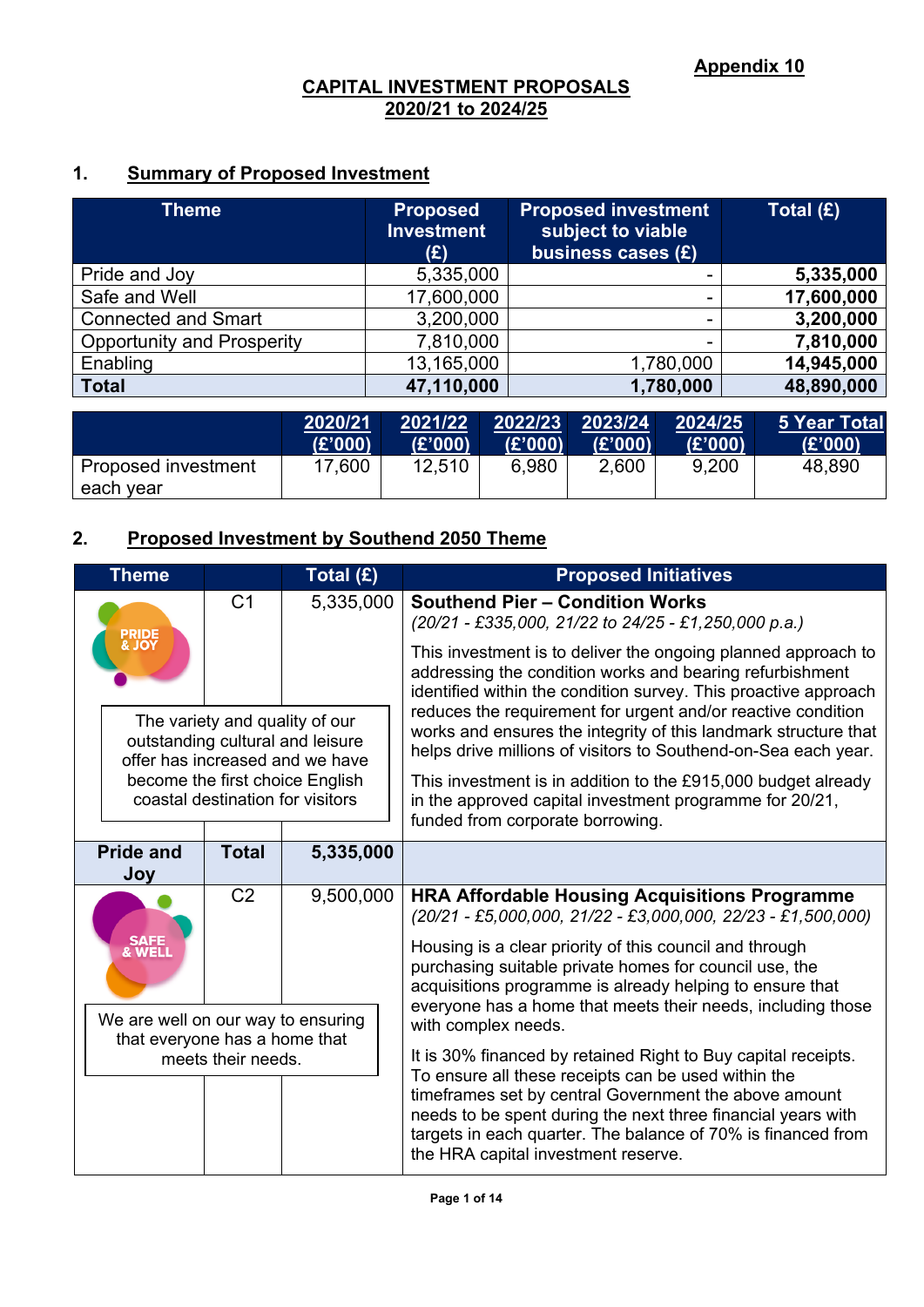|                                                              |                                                                            |                                                                                        | If the Council exceeds any of the quarterly targets the excess<br>will count towards the next quarter. As conveyancing time<br>frames cannot be guaranteed the timing of these budgets<br>plan to exceed the targets rather than to just meet them, in<br>case any of the planned property purchases do not proceed.                         |  |  |  |
|--------------------------------------------------------------|----------------------------------------------------------------------------|----------------------------------------------------------------------------------------|----------------------------------------------------------------------------------------------------------------------------------------------------------------------------------------------------------------------------------------------------------------------------------------------------------------------------------------------|--|--|--|
| <b>WELL</b>                                                  | C <sub>3</sub>                                                             | 6,600,000                                                                              | <b>HRA Future Investment Programme</b><br>$(24/25 - £6,600,000)$<br>The investment relates to<br>continuing of the Decent Homes programme to bring the<br>housing stock to decency levels;<br>common area improvements;                                                                                                                      |  |  |  |
| ensuring that everyone has a<br>home that meets their needs. | We are well on our way to                                                  |                                                                                        | environmental health & safety works;<br>disabled adaptations works;<br>These works are wholly funded through the HRA, from the<br>Major Repairs Reserve.                                                                                                                                                                                     |  |  |  |
|                                                              | C <sub>4</sub>                                                             | 650,000                                                                                | <b>Junction Protection</b><br>(20/21 and 21/22 - £325,000 p.a.)                                                                                                                                                                                                                                                                              |  |  |  |
| & WEL                                                        |                                                                            |                                                                                        | Ensuring road safety for pedestrians and road users is vital<br>and this investment is to install road junction protection at<br>approximately 75 locations to help prevent obstructive and<br>indiscriminate parking. This will help to improve sightlines for                                                                              |  |  |  |
|                                                              | People in all parts of the<br>borough feel safe and secure at<br>all times |                                                                                        | drivers and pedestrians and help improve the safety of all<br>road users, whilst also aiding accessibility for all but<br>particularly those with mobility impairments.                                                                                                                                                                      |  |  |  |
|                                                              | C <sub>5</sub>                                                             | 600,000                                                                                | <b>Zebra Crossing Surfacing Replacement</b><br>(20/21 to 22/23 - £200,000 p.a.)                                                                                                                                                                                                                                                              |  |  |  |
|                                                              |                                                                            |                                                                                        | Ensuring road safety for pedestrians and road users is vital<br>and this investment is for the removal of existing anti-skid<br>surfacing and replacement with a high friction road surface at<br>66 sites across the Borough, almost a quarter of the sites<br>currently in need of re-instatement. The new surface has a                   |  |  |  |
| borough feel safe and secure at                              | People in all parts of the<br>all times                                    |                                                                                        | greater life expectancy and provides an enhanced surface for<br>drivers to brake under emergency conditions at hazardous<br>locations. A formal audit will be undertaken and work will be<br>prioritised at crossing points on main traffic routes and close<br>to primary and secondary schools over a three year<br>replacement programme. |  |  |  |
|                                                              | C <sub>6</sub>                                                             | 250,000                                                                                | <b>Street Lighting</b><br>(21/22 to 22/23 - £125,000 p.a.)                                                                                                                                                                                                                                                                                   |  |  |  |
| SAFE<br>& WELI                                               |                                                                            | We act as a green<br>city with outstanding<br>examples of energy<br>efficient streets. | This investment is to extend the programme of street lighting<br>infill for a further two years to deliver approximately another<br>100 new lighting columns.<br>This investment is in addition to the £252,000 budget already<br>in the approved capital investment programme for 19/20 and<br>20/21, funded from corporate borrowing.      |  |  |  |
| Safe and<br>Well                                             | <b>Total</b>                                                               | 17,600,000                                                                             |                                                                                                                                                                                                                                                                                                                                              |  |  |  |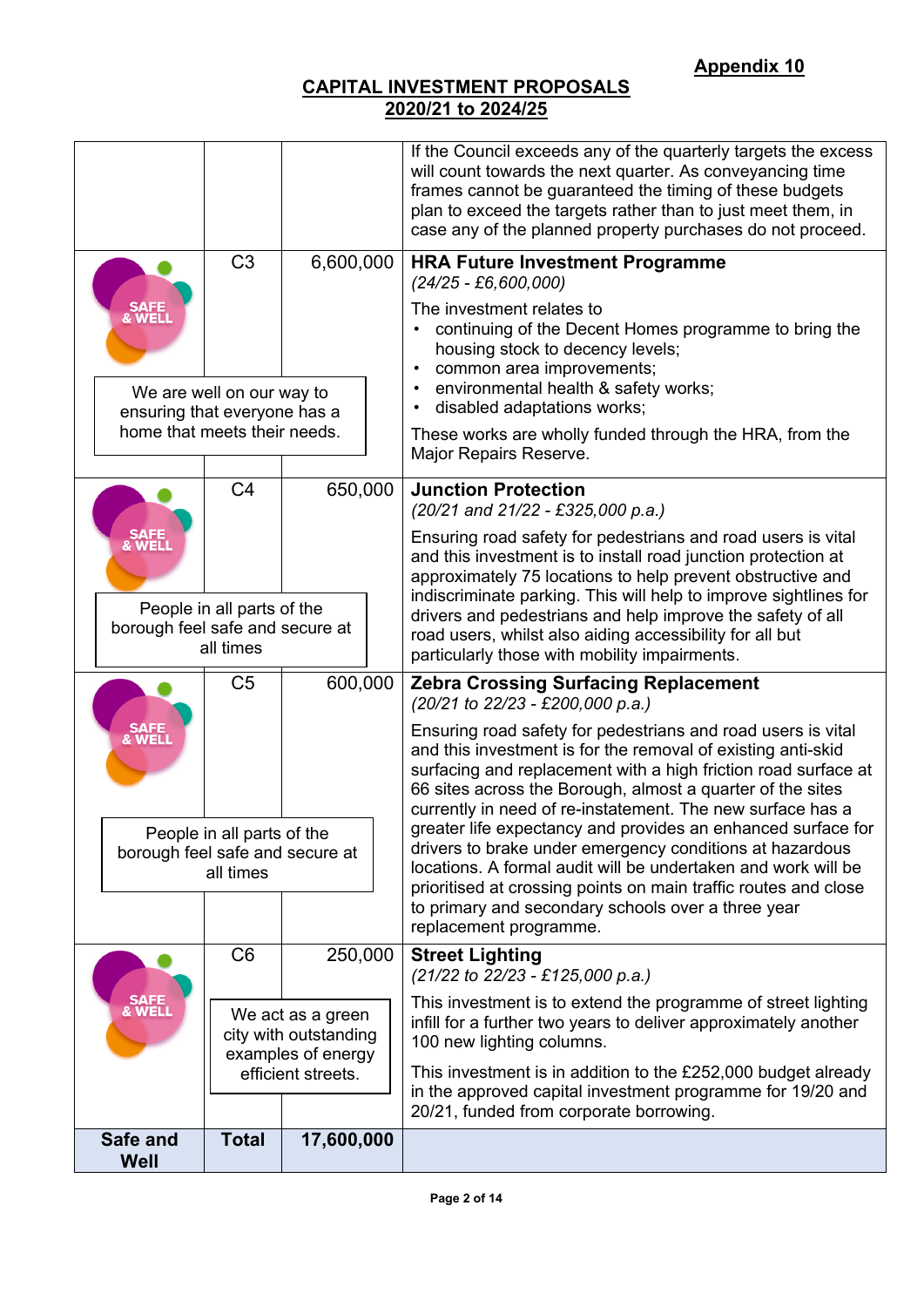|                                                                                                             | C <sub>7</sub>                                                                                        | 500,000                                                                 | <b>Car Park Resurfacing</b><br>(20/21 to 21/22 - £250,000 p.a.)                                                                                                                                                                                                                                                                                                                       |  |  |  |
|-------------------------------------------------------------------------------------------------------------|-------------------------------------------------------------------------------------------------------|-------------------------------------------------------------------------|---------------------------------------------------------------------------------------------------------------------------------------------------------------------------------------------------------------------------------------------------------------------------------------------------------------------------------------------------------------------------------------|--|--|--|
| <b>CONNECTED</b><br>& SMART                                                                                 |                                                                                                       |                                                                         | This investment is to resurface and re-line car parks which<br>have been surveyed and deemed to require work over the<br>next two years. These include Alexandra Street, Clarence<br>Road, Hamlet Court, Warrior Square and Fairheads Green.                                                                                                                                          |  |  |  |
| It is easier for residents, visitors<br>get in and around the borough.                                      | and people who work here to                                                                           |                                                                         | Investing in parking infrastructure and ensuring car parks are<br>attractive and well looked after, will ensure better use and<br>reduce the risk of loss of income from parking. This is an<br>important component in implementing our Car Parking<br>Strategy across the Borough.                                                                                                   |  |  |  |
| <b>CONNECTED</b><br>& SMART                                                                                 | C <sub>8</sub>                                                                                        | 1,000,000<br>Roadmap<br>2020:                                           | <b>Carriageways and Footways Improvements</b><br>$(20/21 - \pounds1,000,000)$                                                                                                                                                                                                                                                                                                         |  |  |  |
|                                                                                                             |                                                                                                       |                                                                         | Improving local roads and pavements is a priority for local<br>people and for this council. This investment is to improve the<br>highways infrastructure, reduce long term structural<br>maintenance and improve public safety. This is in addition to<br>the budget of £2million already in the approved capital<br>investment programme in 20/21, funded by corporate<br>borrowing. |  |  |  |
|                                                                                                             | It is easier for residents, visitors<br>and people who work here to get<br>in and around the borough. |                                                                         | The total £3m programme of works includes 43 of the highest<br>priority roads and footways that need repair, across a range<br>of wards. This is the start of more major investment across<br>future years that will be needed to enable all the highest<br>priority roads and footways to be brought up to standard<br>across the borough.                                           |  |  |  |
| <b>CONNECTED</b><br>& SMART                                                                                 | C <sub>9</sub>                                                                                        | 450,000<br>Roadmap                                                      | <b>Improve Footway Condition around Highway Trees</b><br>(20/21 to 22/23 - £150,000 p.a.)                                                                                                                                                                                                                                                                                             |  |  |  |
| It is easier for residents,<br>visitors and people who<br>work here to get in and<br>around the borough.    |                                                                                                       | 2020:<br><b>Improved</b><br>pavements<br>and carriageway<br>restoration | This investment is to improve the condition of footways<br>around existing highway trees and ensure effective remedial<br>works after the removal of highway trees. This will contribute<br>to revenue savings for highways works. This level of<br>investment should enable improvements at approximately<br>400 tree sites per year.                                                |  |  |  |
| <b>CONNECTED</b><br>& SMART                                                                                 | C10                                                                                                   | 1,250,000                                                               | <b>ICT - Connected and Smart</b><br>(20/21 - £350,000, 21/22 to 22/23 - £450,000 p.a.)                                                                                                                                                                                                                                                                                                |  |  |  |
|                                                                                                             |                                                                                                       |                                                                         | This investment is to provide a cohesive, centralised ICT<br>response, benefitting a number of key activities that<br>contribute to the 2050 ambition for Connected and Smart. It                                                                                                                                                                                                     |  |  |  |
| Southend is a leading digital city<br>with world class infrastructure that<br>enables the whole population. |                                                                                                       |                                                                         | includes considerations such as smart parking, connected<br>and smart care homes and data warehousing and analytics.<br>This investment will provision a centralised 'Internet of<br>Things' platform capable of supporting the 2050 ambition.                                                                                                                                        |  |  |  |
| <b>Connected</b><br>and Smart                                                                               | <b>Total</b>                                                                                          | 3,200,000                                                               |                                                                                                                                                                                                                                                                                                                                                                                       |  |  |  |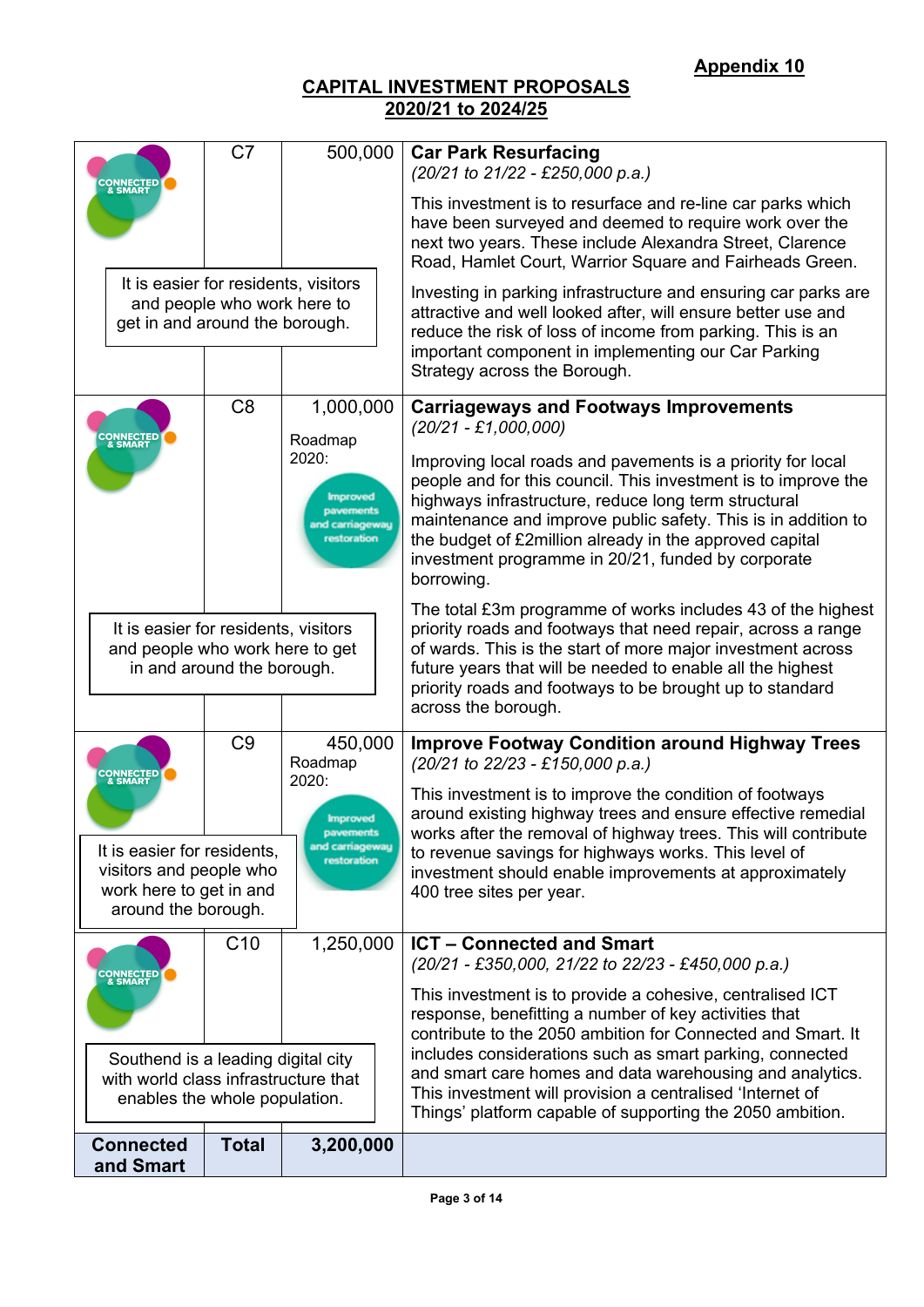|                                                                                        | C <sub>11</sub>                                     | 2,600,000                                                                                  | <b>Schools - Improvement and Provision of Secondary</b><br><b>School Places</b>                                                                                                                                                                                                                                                                                                                                                                           |
|----------------------------------------------------------------------------------------|-----------------------------------------------------|--------------------------------------------------------------------------------------------|-----------------------------------------------------------------------------------------------------------------------------------------------------------------------------------------------------------------------------------------------------------------------------------------------------------------------------------------------------------------------------------------------------------------------------------------------------------|
| DPPORTUNITY<br>& PROSPERITY                                                            |                                                     |                                                                                            | $(20/21 - \pounds2,000,000, 21/22 - \pounds600,000)$                                                                                                                                                                                                                                                                                                                                                                                                      |
| Roadmap 2020:<br>Raising<br>aspiration<br>and educational<br>attainment in<br>deprived |                                                     |                                                                                            | This investment is to continue the ongoing investment to<br>ensure that every secondary aged pupil who lives in<br>Southend can access a school place if they request one. By<br>ensuring that there are sufficient places in local schools,<br>within good quality buildings, pupils will gain better education<br>outcomes, thus increasing aspirations and opportunities to<br>continue into higher and further education and then into<br>employment. |
| areas                                                                                  |                                                     |                                                                                            | Expansions projects so far have been completed at The<br>Eastwood Academy, Shoeburyness High School and Cecil<br>Jones Academy. There are also ongoing projects at St<br>Bernard's High School, St Thomas More High School and<br>Belfairs Academy to ensure sufficient accommodation for the<br>extra pupils they started to admit from September 2018.                                                                                                  |
| Our children are school and life                                                       | ready and our workforce is<br>skilled and job ready |                                                                                            | This additional funding will allow completion of phase 2 works<br>at Chase High School so they can admit an extra 30 pupils in<br>September 2020 followed by a second increase of 30 in<br>September 2021. Once completed the whole expansion<br>programme will have added 1,250 places across years seven                                                                                                                                                |
|                                                                                        |                                                     |                                                                                            | to eleven by September 2024. The programme will have<br>provided sufficient places and a small level of surplus as<br>required by the Department for Education that gives families<br>and children some choice.                                                                                                                                                                                                                                           |
|                                                                                        |                                                     |                                                                                            | This is funded from Government Grant (subject to final<br>Government capital funding announcements) with corporate<br>borrowing used until the funding is received;                                                                                                                                                                                                                                                                                       |
|                                                                                        | C <sub>12</sub>                                     | 1,290,000<br>Roadmap                                                                       | <b>Schools - Condition Works</b><br>(20/21 - £290,000, 21/22 to 22/23 - £500,000 p.a.)                                                                                                                                                                                                                                                                                                                                                                    |
| <b>OPPORTUNITY</b><br>& PROSPERITY<br>Our children are<br>school and life ready        |                                                     | 2020:<br>Raising<br>aspiration<br>and educational                                          | This investment is for condition works at Children Centres<br>and emergency works at schools. These are mainly larger,<br>urgent projects to be agreed between the Council's property<br>team and head teachers.                                                                                                                                                                                                                                          |
| and our workforce is<br>skilled and job ready                                          |                                                     | attainment in<br>deprived<br>areas                                                         | This is funded from Government Grant (subject to final<br>Government capital funding announcements).                                                                                                                                                                                                                                                                                                                                                      |
|                                                                                        | C <sub>13</sub>                                     | 300,000                                                                                    | <b>Schools - Devolved Formula Capital</b><br>(20/21 to 22/23 - £100,000 p.a.)                                                                                                                                                                                                                                                                                                                                                                             |
| <b>OPPORTUNITY</b><br>& <b>PROSPERITY</b>                                              |                                                     | Our children are<br>school and life ready<br>and our workforce is<br>skilled and job ready | This investment will be funded by Government grant and<br>devolved directly to maintained schools to fund capital<br>projects under their direction and control. It is an estimate at<br>this stage for the next three years.                                                                                                                                                                                                                             |
|                                                                                        |                                                     |                                                                                            | This is funded from Government Grant (subject to final<br>Government capital funding announcements).                                                                                                                                                                                                                                                                                                                                                      |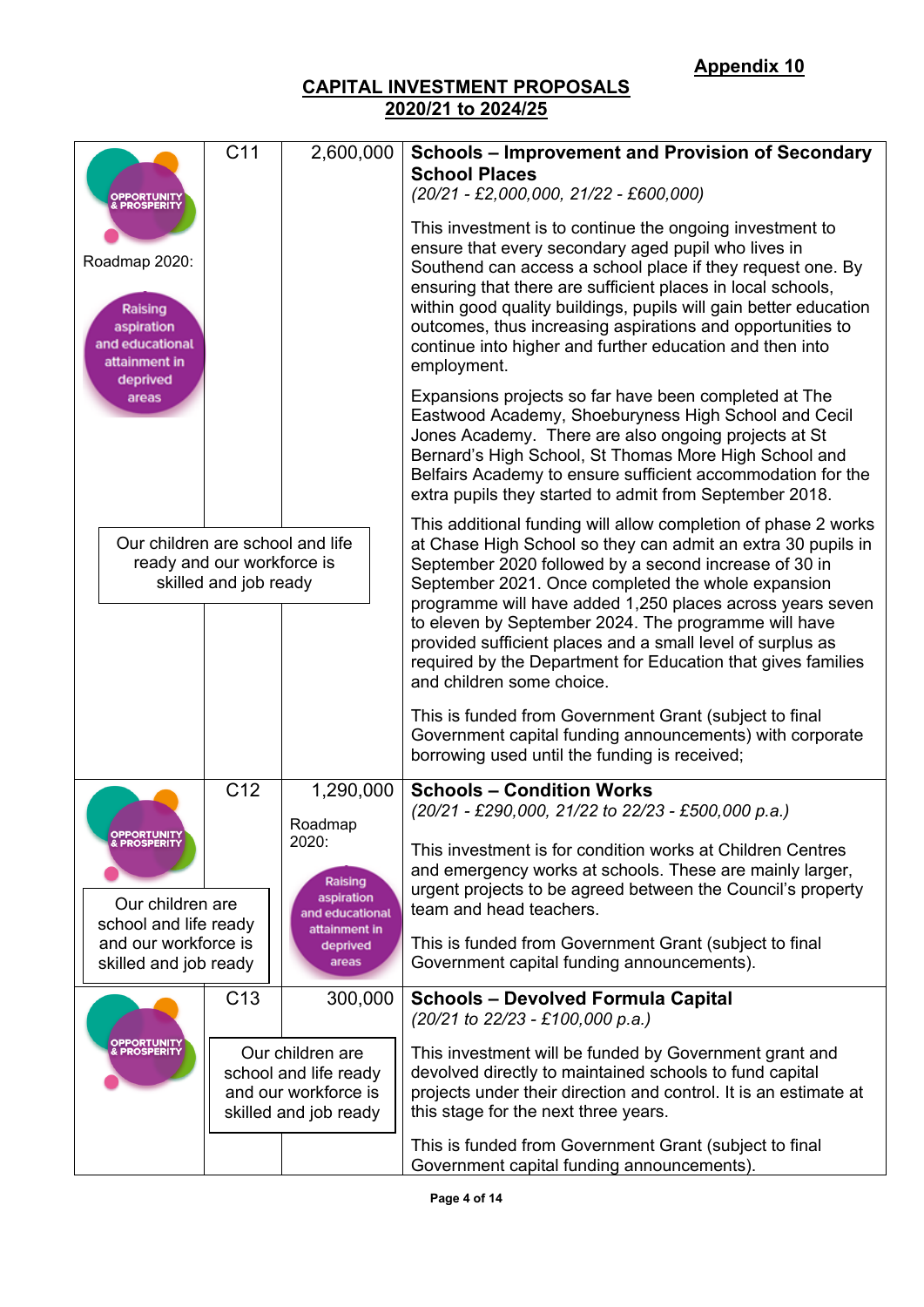|                                                                                                                                                     |                                                | C <sub>14</sub>                                                                                                                                                                                                                          | 1,020,000 | <b>Better Queensway - Programme Management</b><br>$(20/21 - \text{\textsterling}540,000, 21/22 - \text{\textsterling}480,000)$                                                                                                                                                                                                                                                                                                                                                                                                                                                                                                                                                                                                                                                                                                                                                                                  |  |  |  |
|-----------------------------------------------------------------------------------------------------------------------------------------------------|------------------------------------------------|------------------------------------------------------------------------------------------------------------------------------------------------------------------------------------------------------------------------------------------|-----------|-----------------------------------------------------------------------------------------------------------------------------------------------------------------------------------------------------------------------------------------------------------------------------------------------------------------------------------------------------------------------------------------------------------------------------------------------------------------------------------------------------------------------------------------------------------------------------------------------------------------------------------------------------------------------------------------------------------------------------------------------------------------------------------------------------------------------------------------------------------------------------------------------------------------|--|--|--|
| <b>OPPORTUNITY<br/>&amp; PROSPERITY</b>                                                                                                             |                                                | Roadmap<br>2020:<br><b>Better</b><br>Queensway<br>regeneration and<br>housing scheme<br><b>starts</b><br>Key regeneration schemes, such<br>as Queensway are underway<br>and bringing prosperity and job<br>opportunities to the borough. |           | Better Queensway is the largest housing and regeneration<br>project the council has undertaken since the 1960's and this<br>investment is vital to ensure the Council is able to support,<br>hold accountable and work in partnership with Porter's Place<br>Southend-on-Sea LLP and Swan Housing Association to<br>deliver this project that will transform central Southend.<br>Whilst this includes the costs of the Project Management<br>Office, meeting the necessarily tight deadlines to keep the<br>project to programme will require the ability to backfill on<br>occasion.<br>The external advisory team have also proved vital with their<br>specialist knowledge and experience and so retaining their<br>capacity, albeit on a diminishing basis, will provide the<br>Partnership Board with the necessary support in managing<br>the relationship with the LLP and in delivering the activities |  |  |  |
|                                                                                                                                                     |                                                |                                                                                                                                                                                                                                          |           | the Council is committed to.                                                                                                                                                                                                                                                                                                                                                                                                                                                                                                                                                                                                                                                                                                                                                                                                                                                                                    |  |  |  |
| <b>OPPORTUNITY</b><br><b>&amp; PROSPERITY</b><br>Roadmap 2020:<br><b>Better</b><br>Queensway<br>regeneration and<br>housing scheme<br><b>starts</b> |                                                | C <sub>15</sub>                                                                                                                                                                                                                          | 2,600,000 | <b>Better Queensway - Acquisition of Leasehold</b><br><b>Properties</b><br>$(20/21 - \text{\textsterling}800, 000, 21/22 - \text{\textsterling}1, 800, 000)$                                                                                                                                                                                                                                                                                                                                                                                                                                                                                                                                                                                                                                                                                                                                                    |  |  |  |
|                                                                                                                                                     |                                                | Key regeneration<br>schemes, such as<br>Queensway are<br>underway and<br>bringing prosperity<br>and job opportunities<br>to the borough.                                                                                                 |           | This investment is to buy leasehold properties as they<br>become available to facilitate the delivery of the Better<br>Queensway regeneration project. The Council will finance the<br>purchases initially and Porter's Place Southend-on-Sea LLP<br>will reimburse the purchase cost and the associated financing<br>costs.                                                                                                                                                                                                                                                                                                                                                                                                                                                                                                                                                                                    |  |  |  |
|                                                                                                                                                     |                                                |                                                                                                                                                                                                                                          |           |                                                                                                                                                                                                                                                                                                                                                                                                                                                                                                                                                                                                                                                                                                                                                                                                                                                                                                                 |  |  |  |
|                                                                                                                                                     | <b>Opportunity</b><br>and<br><b>Prosperity</b> | <b>Total</b>                                                                                                                                                                                                                             | 7,810,000 |                                                                                                                                                                                                                                                                                                                                                                                                                                                                                                                                                                                                                                                                                                                                                                                                                                                                                                                 |  |  |  |
|                                                                                                                                                     |                                                | C <sub>16</sub>                                                                                                                                                                                                                          | 2,400,000 | <b>Priority Works</b><br>(21/22 to 24/25 - £600,000 p.a.)                                                                                                                                                                                                                                                                                                                                                                                                                                                                                                                                                                                                                                                                                                                                                                                                                                                       |  |  |  |
|                                                                                                                                                     |                                                |                                                                                                                                                                                                                                          |           | This investment is to ensure a £600,000 annual budget in this<br>area is available to deal with any urgent or priority works to<br>Council owned properties that may arise during the year.                                                                                                                                                                                                                                                                                                                                                                                                                                                                                                                                                                                                                                                                                                                     |  |  |  |
|                                                                                                                                                     |                                                | C <sub>17</sub>                                                                                                                                                                                                                          | 3,750,000 | <b>Property Refurbishment Programme</b><br>(20/21 to 24/25 - £750,000 p.a.)                                                                                                                                                                                                                                                                                                                                                                                                                                                                                                                                                                                                                                                                                                                                                                                                                                     |  |  |  |
|                                                                                                                                                     |                                                |                                                                                                                                                                                                                                          |           | This investment is to enable the Council's Property and<br>Estate Management service to take a proactive approach to<br>maintaining the buildings for which it is responsible. This will                                                                                                                                                                                                                                                                                                                                                                                                                                                                                                                                                                                                                                                                                                                        |  |  |  |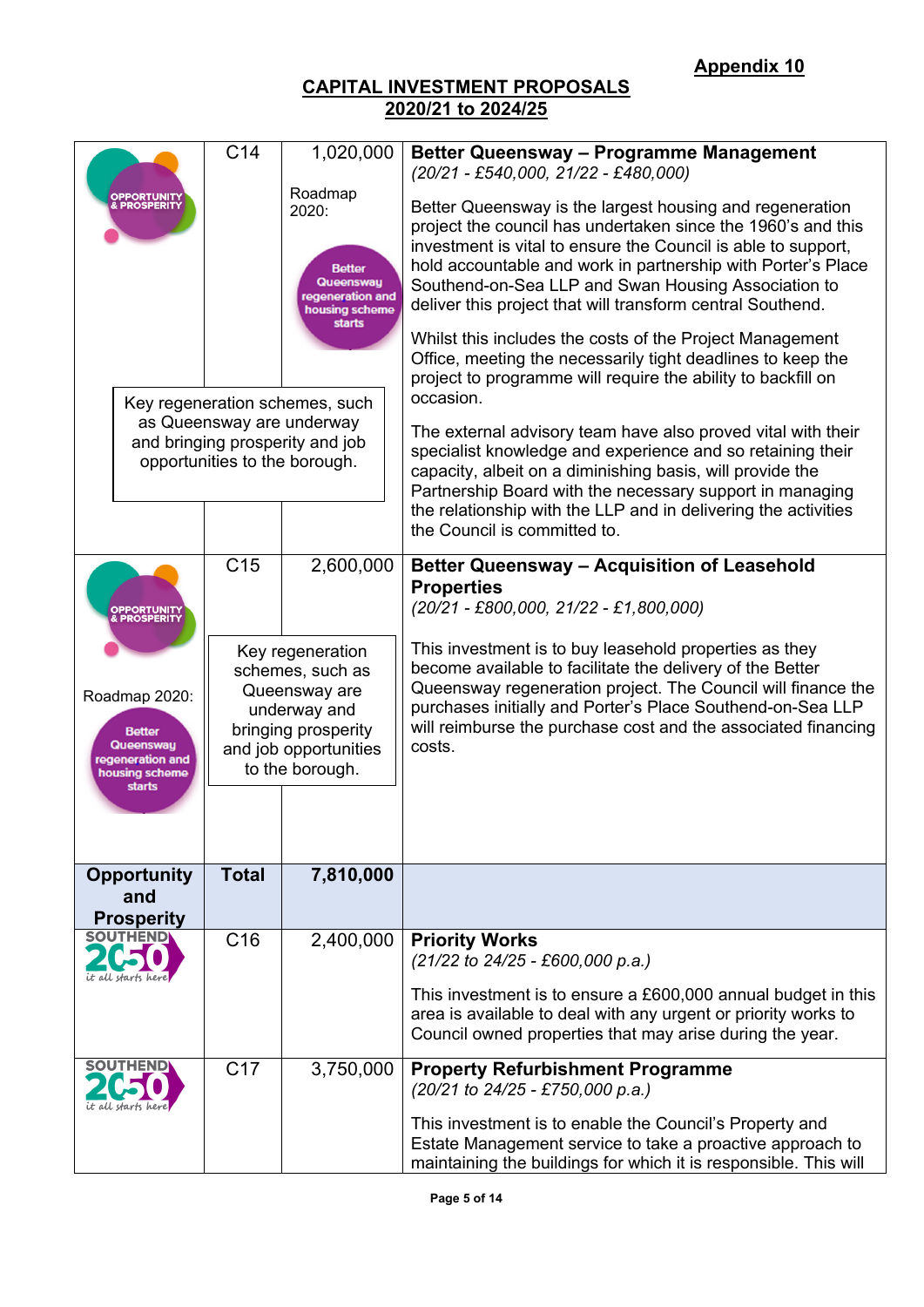|                 |                 |           | ensure investment is made in the fabric and services within<br>building before they get to a stage that capital works become<br>urgent or have a detrimental impact on service users' use of<br>the building or leads to urgent repairs and maintenance works<br>which are usually more costs long term.<br>This is a rolling programme with £676,000 currently in the                               |
|-----------------|-----------------|-----------|------------------------------------------------------------------------------------------------------------------------------------------------------------------------------------------------------------------------------------------------------------------------------------------------------------------------------------------------------------------------------------------------------|
|                 |                 |           | approved programme for 2019/20, financed by borrowing.                                                                                                                                                                                                                                                                                                                                               |
| <b>SOUTHEN</b>  | C <sub>18</sub> | 3,095,000 | <b>ICT - Stabilise and Run</b><br>(20/21 - £785,000, 21/22 - £1,255,000, 22/23 - £1,055,000)                                                                                                                                                                                                                                                                                                         |
|                 |                 |           | This investment is to provide licensing compliance, third party<br>infrastructure support and better resilience through<br>improved/new hardware. It is also for the provision of a cost<br>effective, fit for purpose, disaster recovery service designed<br>to meet the Council's future requirements as it embarks on its<br>digital journey.                                                     |
|                 | C <sub>19</sub> | 1,050,000 | <b>ICT - Cybersecurity</b><br>(20/21 - £450,000, 21/22 to 22/23 - £300,000 p.a.)                                                                                                                                                                                                                                                                                                                     |
|                 |                 |           | Cybersecurity presents a real risk to large organisations and<br>this investment is to strengthen and enhance ICT security to<br>mitigate key risks identified in a recent security assessment<br>and bring cyber security up to industry standard. It will also<br>enable improved real time alerting and monitoring leading to<br>pro-active interventions that will minimise system outages.      |
|                 | C <sub>20</sub> | 2,110,000 | <b>ICT - Business Enablement</b><br>$(20/21 - \pounds1, 735, 000, 21/22 - \pounds375, 000)$                                                                                                                                                                                                                                                                                                          |
|                 |                 |           | Much of the council's ICT equipment is coming to the end of<br>its useful life and needs replacing through a phased<br>programme. This investment is to fully modernise the<br>council's 'laptop estate' (including in public buildings such as<br>libraries) over the next two years, fully deploy Windows 10<br>and improve productivity by building a Cloud platform to<br>manage the ICT estate. |
| <b>SOUTHEND</b> | C <sub>21</sub> | 660,000   | <b>ICT - Business Services</b><br>$(20/21 - \text{\pounds}660,000)$                                                                                                                                                                                                                                                                                                                                  |
|                 |                 |           | This investment is for a new and enhanced applications<br>migration platform for improved resilience and reliability. It<br>also includes ICT business services relating to the parking<br>contract renewal, a replacement for Symology and an uplift to<br>the Schools Toolset.                                                                                                                     |
| <b>SOUTHEND</b> | C <sub>22</sub> | 100,000   | <b>Kiosks in Libraries</b><br>$(20/21 - £100,000)$                                                                                                                                                                                                                                                                                                                                                   |
|                 |                 |           | The current kiosks are approaching the end of their useful life<br>with an operating system that is now obsolete and no longer<br>supported. The current kiosks also only allow library users to                                                                                                                                                                                                     |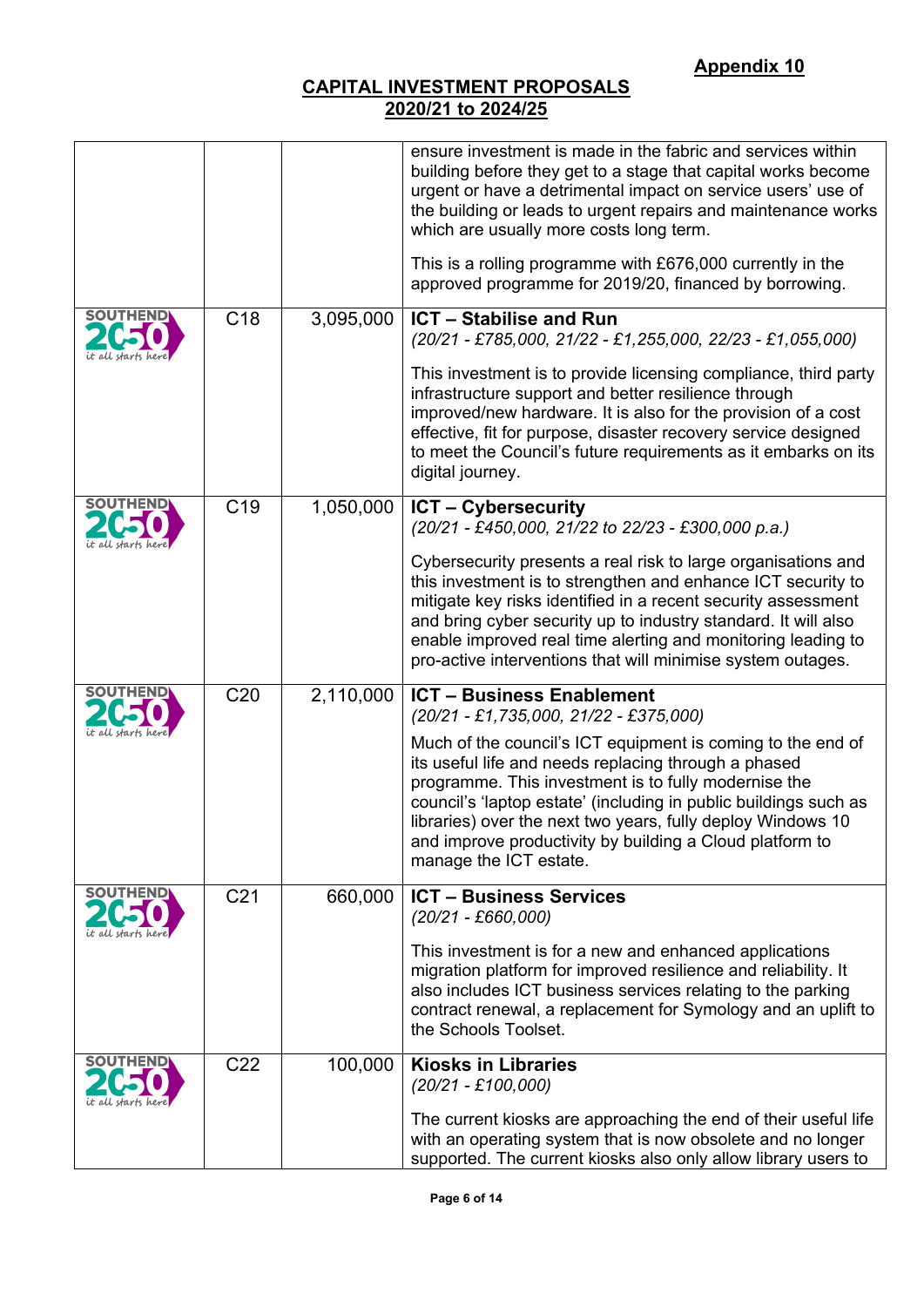|                 |              |            | pay fines by cash but not by card. If new kiosks are not<br>installed, customers will not be able to self-serve the<br>borrowing and returning of books. There is already £40k in<br>the approved capital investment programme in 19/20,<br>financed by corporate borrowing. This will be moved to 20/21<br>and this investment is the extra budget needed to deliver the<br>scheme. |
|-----------------|--------------|------------|--------------------------------------------------------------------------------------------------------------------------------------------------------------------------------------------------------------------------------------------------------------------------------------------------------------------------------------------------------------------------------------|
| <b>Enabling</b> | <b>Total</b> | 13,165,000 |                                                                                                                                                                                                                                                                                                                                                                                      |
|                 |              |            | 47,110,000   TOTAL CAPITAL INVESTMENT PROPOSALS                                                                                                                                                                                                                                                                                                                                      |

## **3. Proposed Investment Subject to Viable Business Cases**

**Viable business cases will need to be produced and approved before these schemes can progress and be brought into the capital investment programme.**

| <b>Theme</b>                |                 | Total (£) | <b>Proposed Initiatives</b>                                                                                                                                                                                                                                                                                                                                                                                                                                                                                                                                                                                                                                                                                                                                                                     |
|-----------------------------|-----------------|-----------|-------------------------------------------------------------------------------------------------------------------------------------------------------------------------------------------------------------------------------------------------------------------------------------------------------------------------------------------------------------------------------------------------------------------------------------------------------------------------------------------------------------------------------------------------------------------------------------------------------------------------------------------------------------------------------------------------------------------------------------------------------------------------------------------------|
| <b>SOUTHEND</b>             | C <sub>23</sub> | 1,780,000 | <b>Crematorium Refurbishment</b><br>$(20/21 - \pounds1, 780, 000)$                                                                                                                                                                                                                                                                                                                                                                                                                                                                                                                                                                                                                                                                                                                              |
|                             |                 |           | This proposed investment is to fully refurbish the current<br>facilities to ensure the Council can continue to provide high<br>quality crematorium services to local people. The works<br>proposed include: replacement of the three existing<br>cremators and the plant associated with them; rebuilding the<br>chimney; structural and roof works; reconfiguration and<br>upgrade of some front of house areas; reconfiguration of the<br>back of house areas to accommodate new equipment and<br>facilitate better working; resurfacing the parking area.<br>The total investment will be $£2,400,000$ but there is currently<br>£620,000 in the current programme that will be contributed to<br>this overall cost and also allow the relevant feasibility and<br>design works to commence. |
|                             | C <sub>24</sub> |           | <b>East Beach Car Park Refurbishment</b>                                                                                                                                                                                                                                                                                                                                                                                                                                                                                                                                                                                                                                                                                                                                                        |
| <b>CONNECTED</b><br>& SMART |                 |           | This proposed investment is to upgrade the car park surface<br>with tarmac, mark out parking spaces and to provide lighting<br>to encourage users of Shoeburyness railway station to park<br>there. The project will include provision of a new pathway<br>from the station to the car park with appropriate lighting.                                                                                                                                                                                                                                                                                                                                                                                                                                                                          |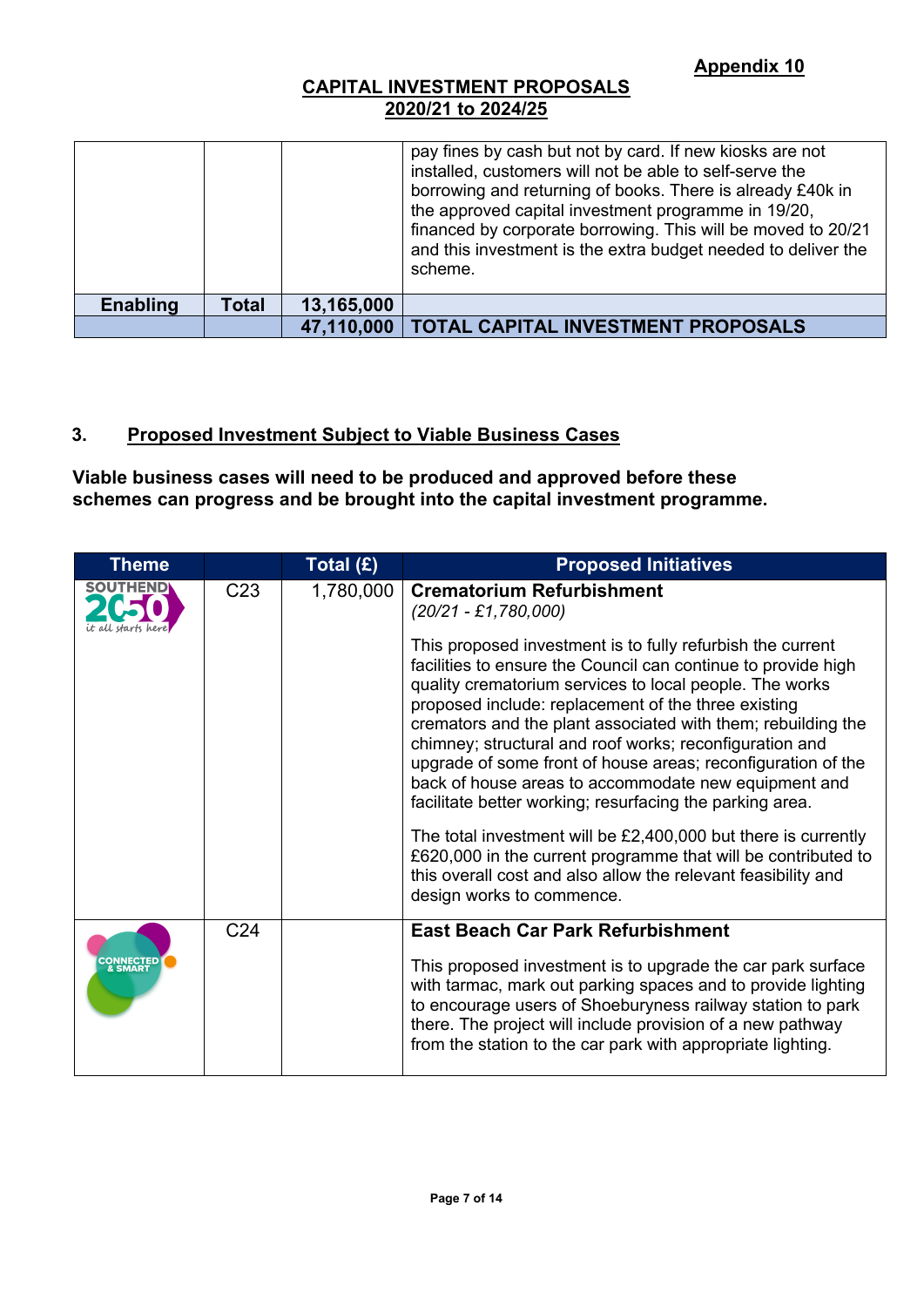| C <sub>25</sub>                                                                                                        | Roadmap                                                                                                                              | <b>Town Centre and Seafront Security Works</b>                                                                                                                                                                                                                                                                                                                |
|------------------------------------------------------------------------------------------------------------------------|--------------------------------------------------------------------------------------------------------------------------------------|---------------------------------------------------------------------------------------------------------------------------------------------------------------------------------------------------------------------------------------------------------------------------------------------------------------------------------------------------------------|
|                                                                                                                        | 2019:<br>A Town<br><b>Centre that</b><br>Is safe with ar<br>ctive approach<br>to the street<br>community                             | A specification for a new High Street automated bollards<br>system is being progressed. The implementation is due to be<br>included with the Sunrise project work, which is due to start in<br>early 2020. Budget estimates will follow in early 2020 once<br>the final specification for this work has been agreed.                                          |
| People in all parts of the<br>borough feel safe and secure at<br>all times                                             |                                                                                                                                      | For the seafront and other security measures there is a<br>review to agree priority locations and develop specification for<br>measures to be implemented. A programme and estimated<br>budget will be proposed by early January 2020.                                                                                                                        |
|                                                                                                                        |                                                                                                                                      | <b>Shoebury Health Centre</b>                                                                                                                                                                                                                                                                                                                                 |
| <b>&amp; WEL</b>                                                                                                       |                                                                                                                                      | Discussions have been taking place with the CCG and in<br>early 2020 pre workshop engagement sessions are planned<br>with key partners in advance of the discovery period in<br>January, which will long list options.                                                                                                                                        |
| We are all effective at protecting<br>and improving the quality of life<br>for the most vulnerable in our<br>community |                                                                                                                                      | During 20/21 further work will take place to consider viability<br>assessments, to short list options and to agree a preferred<br>option, for which an outline business case would be drawn<br>up. In 21/22 the full business case would be then be compiled<br>and considered with development anticipated in 23/24.                                         |
|                                                                                                                        | Roadmap                                                                                                                              | <b>Car Park Provision</b>                                                                                                                                                                                                                                                                                                                                     |
| <b>CONNECTED</b><br>& SMART<br>It is easier for residents, visitors                                                    | 2019:<br><b>More</b><br>integrated<br>transport provision<br>with revised<br>parking strategy for<br>residents/business/<br>visitors | A feasibility study has been commissioned and will report<br>back on options by mid-March. This will look at multi-storey<br>car park options at Tylers Avenue and two other possible<br>sites in Leigh-on-Sea and include costs (construction and<br>ongoing revenue), timescales and environmental factors such<br>as air quality and traffic implications. |
| and people who work here to                                                                                            |                                                                                                                                      |                                                                                                                                                                                                                                                                                                                                                               |
| get in and around the borough.                                                                                         |                                                                                                                                      |                                                                                                                                                                                                                                                                                                                                                               |
|                                                                                                                        | 1,780,000                                                                                                                            | <b>TOTAL SCHEMES SUBJECT TO VIABLE BUSINESS</b><br><b>CASES</b> (plus investment yet to be costed)                                                                                                                                                                                                                                                            |
|                                                                                                                        |                                                                                                                                      |                                                                                                                                                                                                                                                                                                                                                               |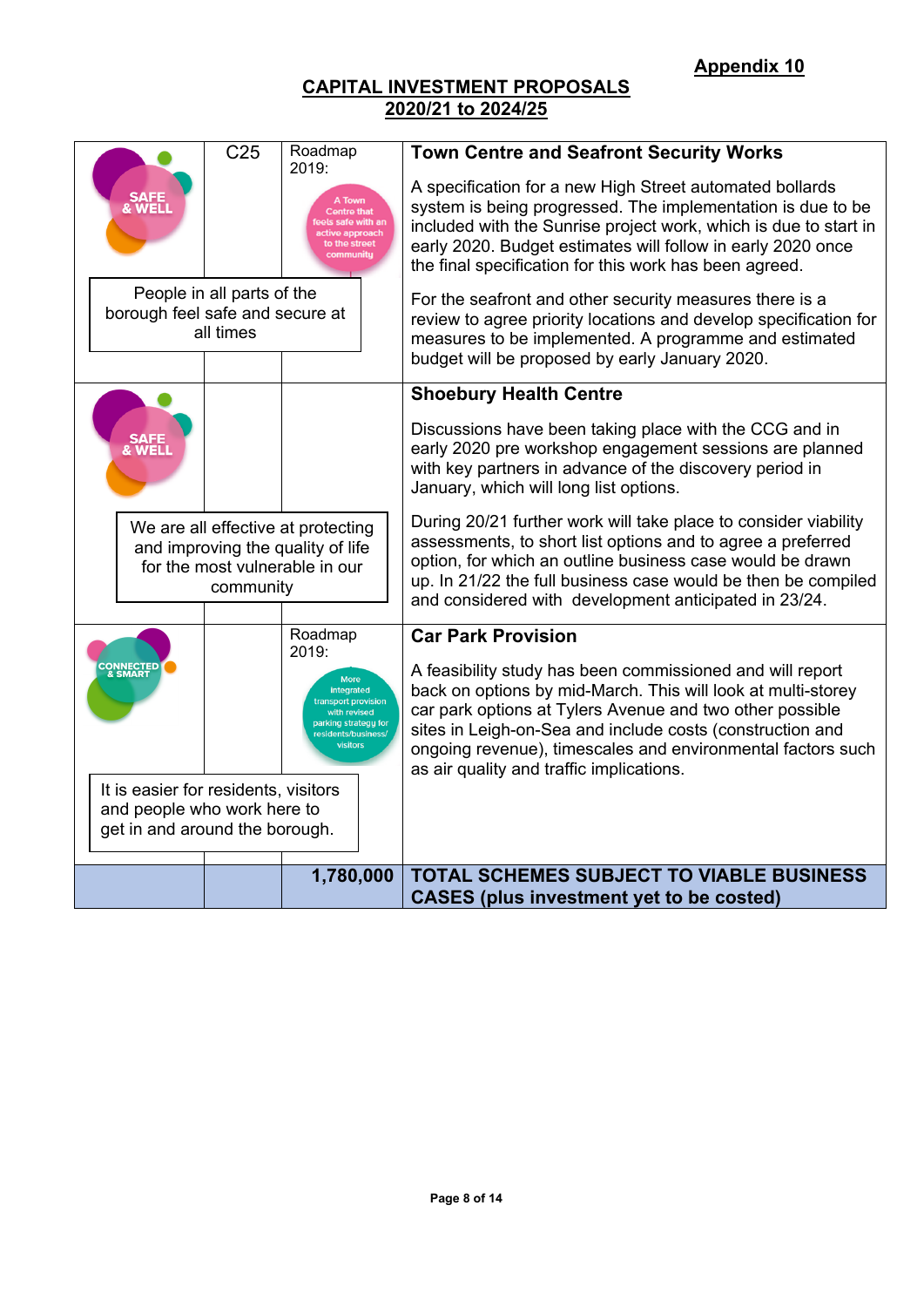**The annual profile of this total investment would be as follows;**

#### **Main programme:**

| Year         | £000  | Pride and Joy   Safe and Well<br>£000 | <b>Connected and Smart</b><br>£000 | <b>Opportunity</b><br>and<br><b>Prosperity</b><br>£000 | <b>Enabling</b><br>£000 | <b>Total</b><br>£000 |
|--------------|-------|---------------------------------------|------------------------------------|--------------------------------------------------------|-------------------------|----------------------|
| 2020/21      | 335   | 5,525                                 | 1,750                              | 3,730                                                  | 4,480                   | 15,820               |
| 2021/22      | 1,250 | 3,650                                 | 850                                | 3,480                                                  | 3,280                   | 12,510               |
| 2022/23      | 1,250 | 1,825                                 | 600                                | 600                                                    | 2,705                   | 6,980                |
| 2023/24      | 1,250 | $\overline{\phantom{a}}$              | $\overline{\phantom{a}}$           | -                                                      | 1,350                   | 2,600                |
| 2024/25      | 1,250 | 6,600                                 | $\overline{\phantom{0}}$           | $\overline{\phantom{a}}$                               | 1,350                   | 9,200                |
| <b>TOTAL</b> | 5,335 | 17,600                                | 3,200                              | 7,810                                                  | 13,165                  | 47,110               |

#### **Subject to viable business cases:**

|              |               |                          |                            | Opportunity       |                          |              |
|--------------|---------------|--------------------------|----------------------------|-------------------|--------------------------|--------------|
|              |               |                          |                            | and               |                          |              |
| Year         | Pride and Joy | Safe and Well            | <b>Connected and Smart</b> | <b>Prosperity</b> | <b>Enabling</b>          | <b>Total</b> |
|              | £000          | £000                     | £000                       | £000              | £000                     | £000         |
| 2020/21      |               |                          |                            |                   | 1,780                    | 1,780        |
| 2021/22      |               |                          |                            |                   |                          |              |
| 2022/23      |               | $\overline{\phantom{a}}$ | -                          |                   | $\overline{\phantom{0}}$ |              |
| 2023/24      |               |                          |                            |                   |                          |              |
| 2024/25      |               |                          |                            |                   |                          |              |
| <b>TOTAL</b> |               |                          |                            |                   | 1,780                    | 1,780        |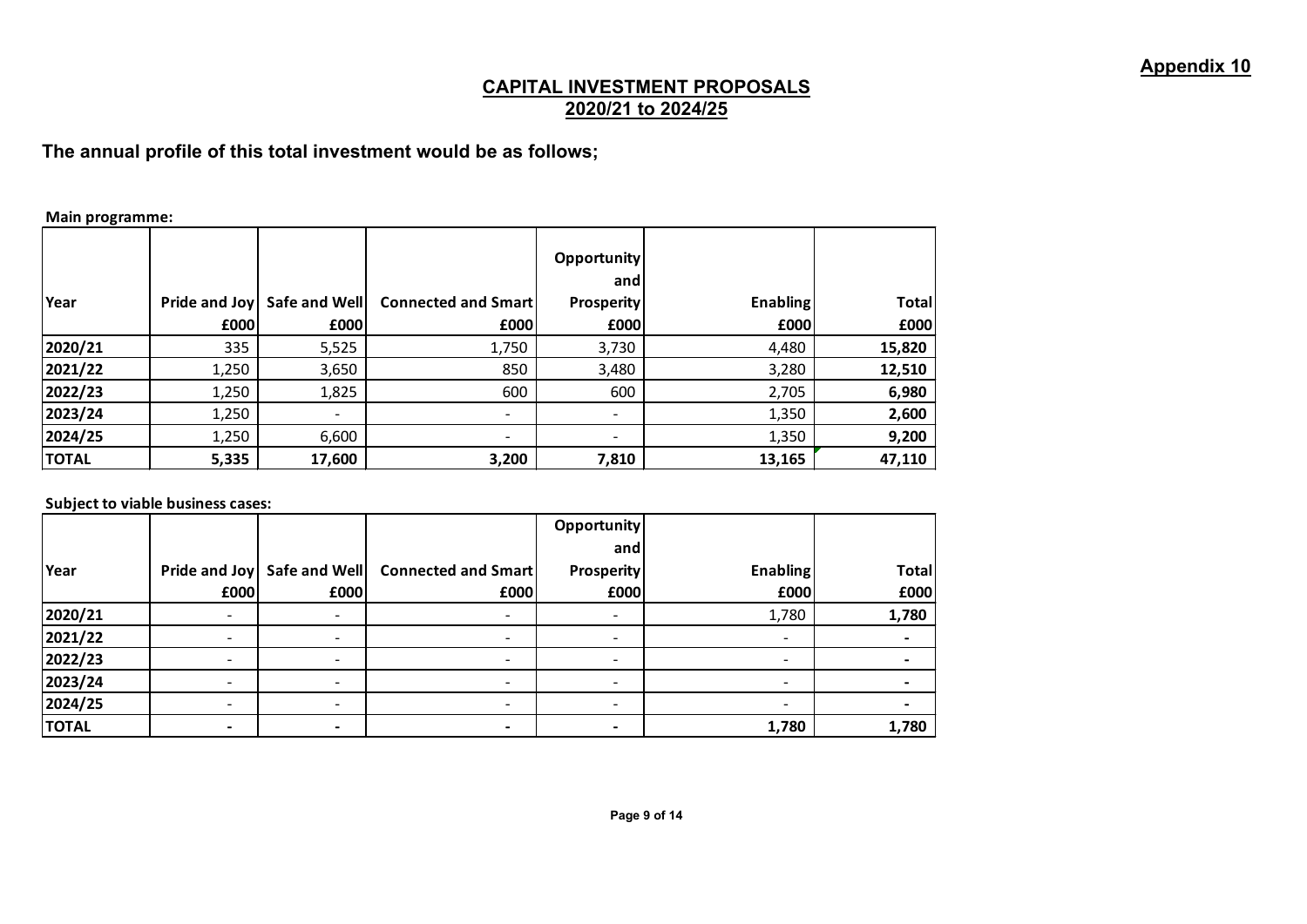**The funding by total cost of scheme would be as follows;**

|                                                                                                                                                                                                                                                                                                                                                                                                                                                                                                                                                                                                                                                                    |                                                                           | Revenue per annum    |  |  |  |  |
|--------------------------------------------------------------------------------------------------------------------------------------------------------------------------------------------------------------------------------------------------------------------------------------------------------------------------------------------------------------------------------------------------------------------------------------------------------------------------------------------------------------------------------------------------------------------------------------------------------------------------------------------------------------------|---------------------------------------------------------------------------|----------------------|--|--|--|--|
| <b>General</b><br><b>Fund</b><br><b>Borrowing</b><br>where<br>financing<br>costs to be<br><b>Housing</b><br><b>Additional</b><br>met from<br><b>Revenue</b><br><b>General</b><br><b>General</b><br>savings/<br><b>Budget for</b><br><b>Fund</b><br><b>Fund</b><br><b>Account</b><br>Corporate<br><b>General</b><br><b>Existing</b><br>Self-<br><b>Service</b><br><b>Fund</b><br>income<br><b>External</b><br><b>Financing</b><br>No.<br><b>Borrowing</b><br>Funding <sup>(1)</sup><br><b>Funded</b><br>generation<br>Funding<br><b>Total</b><br><b>Costs</b><br><b>Costs</b><br><b>Scheme name</b><br>£000<br>£000<br>£000<br>£000<br>£000<br>£000<br>£000<br>£000 | <b>Service</b><br>Savings /<br><b>Income</b><br><b>Generation</b><br>£000 | <b>Total</b><br>£000 |  |  |  |  |
| Southend Pier -<br>C <sub>1</sub><br><b>Condition Works</b>                                                                                                                                                                                                                                                                                                                                                                                                                                                                                                                                                                                                        |                                                                           |                      |  |  |  |  |
| 5,335<br>5,335<br>373<br>0<br>$\mathbf 0$<br>$\overline{0}$<br>0<br>0<br><b>Pride and Joy Total</b><br>$\mathbf 0$<br>5,335<br>373<br>5,335<br>$\mathbf{0}$<br>$\mathbf{0}$<br>$\bf{0}$<br>$\bf{0}$                                                                                                                                                                                                                                                                                                                                                                                                                                                                | 0<br>$\mathbf{0}$                                                         | 373<br>373           |  |  |  |  |
| <b>HRA Affordable</b><br><b>Housing Acquisition</b><br>C <sub>2</sub><br>9,500<br>$\mathbf 0$<br>9,500<br>$\mathbf 0$<br>$\overline{0}$<br>0<br>$\boldsymbol{0}$<br>0<br>Programme                                                                                                                                                                                                                                                                                                                                                                                                                                                                                 | $\mathbf 0$                                                               | $\boldsymbol{0}$     |  |  |  |  |
| <b>HRA Future</b><br>Investment<br>C <sub>3</sub><br>$\mathbf 0$<br>6,600<br>6,600<br>$\Omega$<br>$\mathbf 0$<br>$\mathbf 0$<br>$\mathbf 0$<br>0<br>Programme                                                                                                                                                                                                                                                                                                                                                                                                                                                                                                      | $\overline{0}$                                                            | 0                    |  |  |  |  |
| C <sub>4</sub><br>650<br>$\mathbf 0$<br>46<br><b>Junction Protection</b><br>650<br>$\overline{0}$<br>$\overline{0}$<br>0<br>0                                                                                                                                                                                                                                                                                                                                                                                                                                                                                                                                      | $\overline{0}$                                                            | 46                   |  |  |  |  |
| Zebra Crossing<br>Surfacing                                                                                                                                                                                                                                                                                                                                                                                                                                                                                                                                                                                                                                        |                                                                           |                      |  |  |  |  |
| C <sub>5</sub><br>600<br>42<br>0<br>$\overline{0}$<br>$\overline{0}$<br>$\overline{0}$<br>600<br>0<br>Replacement<br>C <sub>6</sub><br>250<br>18<br><b>Street Lighting</b><br>250<br>0                                                                                                                                                                                                                                                                                                                                                                                                                                                                             | $\mathbf 0$<br>0                                                          | 42<br>18             |  |  |  |  |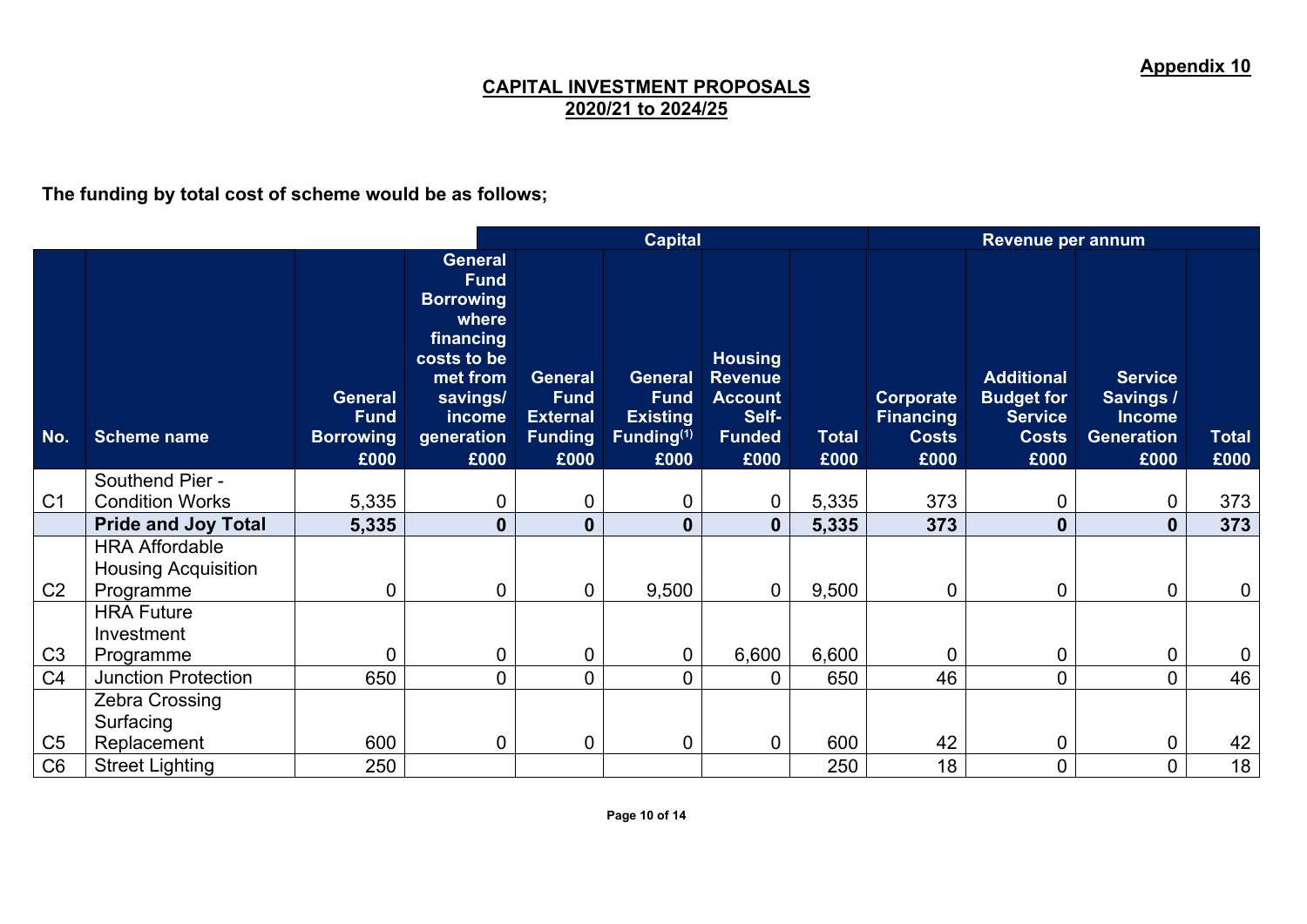**Appendix 10**

|                 |                                                                      | <b>Capital</b>                                            |                                                                                                                                         |                                                                            |                                                                                    | Revenue per annum                                                                    |                      |                                                       |                                                                                  |                                                                    |                      |
|-----------------|----------------------------------------------------------------------|-----------------------------------------------------------|-----------------------------------------------------------------------------------------------------------------------------------------|----------------------------------------------------------------------------|------------------------------------------------------------------------------------|--------------------------------------------------------------------------------------|----------------------|-------------------------------------------------------|----------------------------------------------------------------------------------|--------------------------------------------------------------------|----------------------|
| No.             | <b>Scheme name</b>                                                   | <b>General</b><br><b>Fund</b><br><b>Borrowing</b><br>£000 | General<br><b>Fund</b><br><b>Borrowing</b><br>where<br>financing<br>costs to be<br>met from<br>savings/<br>income<br>generation<br>£000 | <b>General</b><br><b>Fund</b><br><b>External</b><br><b>Funding</b><br>£000 | <b>General</b><br><b>Fund</b><br><b>Existing</b><br>Funding <sup>(1)</sup><br>£000 | <b>Housing</b><br><b>Revenue</b><br><b>Account</b><br>Self-<br><b>Funded</b><br>£000 | <b>Total</b><br>£000 | Corporate<br><b>Financing</b><br><b>Costs</b><br>£000 | <b>Additional</b><br><b>Budget for</b><br><b>Service</b><br><b>Costs</b><br>£000 | <b>Service</b><br>Savings /<br><b>Income</b><br>Generation<br>£000 | <b>Total</b><br>£000 |
|                 | <b>Safe and Well Total</b>                                           | 1,500                                                     | $\boldsymbol{0}$                                                                                                                        | 0                                                                          | 9,500                                                                              | 6,600                                                                                | 17,600               | 105                                                   | $\bf{0}$                                                                         | 0                                                                  | 105                  |
| C <sub>7</sub>  | <b>Car Park Resurfacing</b>                                          | 500                                                       | $\mathbf 0$                                                                                                                             | $\overline{0}$                                                             | $\Omega$                                                                           | $\Omega$                                                                             | 500                  | 35                                                    | $\overline{0}$                                                                   | 0                                                                  | 35                   |
| C <sub>8</sub>  | Carriageways and<br>Footways<br>Improvements                         | 1,000                                                     | $\mathbf 0$                                                                                                                             | $\overline{0}$                                                             | $\overline{0}$                                                                     | $\overline{0}$                                                                       | 1,000                | 70                                                    | 0                                                                                | $\overline{0}$                                                     | 70                   |
| C <sub>9</sub>  | Improve Footway<br><b>Condition Around</b><br><b>Highway Trees</b>   | 450                                                       | $\overline{0}$                                                                                                                          | $\mathbf 0$                                                                | $\mathbf 0$                                                                        | $\overline{0}$                                                                       | 450                  | 32                                                    | 0                                                                                | $\mathbf 0$                                                        | 32                   |
|                 | ICT - Connected and                                                  |                                                           |                                                                                                                                         |                                                                            |                                                                                    |                                                                                      |                      |                                                       |                                                                                  |                                                                    |                      |
| C <sub>10</sub> | Smart                                                                | 1,250                                                     | $\overline{0}$                                                                                                                          | 0                                                                          | $\mathbf 0$                                                                        | $\overline{0}$                                                                       | 1,250                | 88                                                    | 0                                                                                | $\overline{0}$                                                     | 88                   |
|                 | <b>Connected and</b><br><b>Smart Total</b>                           | 3,200                                                     | $\mathbf 0$                                                                                                                             | $\mathbf{0}$                                                               | $\mathbf{0}$                                                                       | $\mathbf 0$                                                                          | 3,200                | 224                                                   | $\mathbf{0}$                                                                     | $\mathbf 0$                                                        | 224                  |
|                 | Schools - Improvement<br>and Provision of<br><b>Secondary School</b> |                                                           |                                                                                                                                         |                                                                            |                                                                                    |                                                                                      |                      |                                                       |                                                                                  |                                                                    |                      |
| C11             | Places                                                               | 0                                                         | $\mathbf 0$                                                                                                                             | 2,600                                                                      | $\mathbf 0$                                                                        | $\mathbf 0$                                                                          | 2,600                | $\mathbf 0$                                           | 0                                                                                | 0                                                                  | $\overline{0}$       |
| C12             | <b>Schools - Condition</b><br>Works                                  | $\overline{0}$                                            | $\overline{0}$                                                                                                                          | 1,290                                                                      | $\mathbf 0$                                                                        | $\mathbf 0$                                                                          | 1,290                | 0                                                     | 0                                                                                | 0                                                                  | 0                    |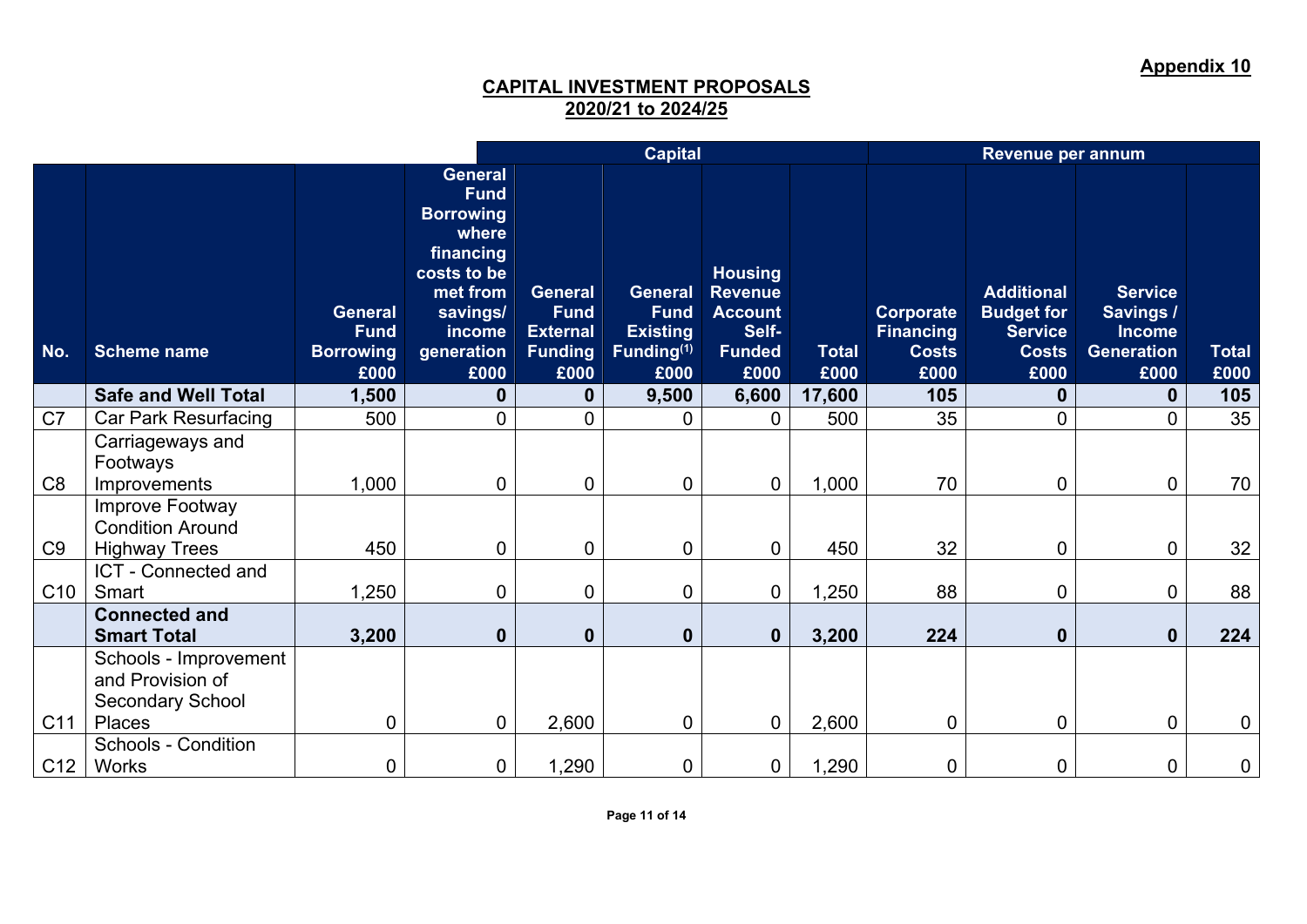**Appendix 10**

|                 |                                                                            |                                                    |                                                                                                                                                |                                                                            | <b>Capital</b>                                                                     |                                                                                      |               | Revenue per annum                                     |                                                                                  |                                                                    |               |  |  |
|-----------------|----------------------------------------------------------------------------|----------------------------------------------------|------------------------------------------------------------------------------------------------------------------------------------------------|----------------------------------------------------------------------------|------------------------------------------------------------------------------------|--------------------------------------------------------------------------------------|---------------|-------------------------------------------------------|----------------------------------------------------------------------------------|--------------------------------------------------------------------|---------------|--|--|
| No.             | <b>Scheme name</b>                                                         | General<br><b>Fund</b><br><b>Borrowing</b><br>£000 | <b>General</b><br><b>Fund</b><br><b>Borrowing</b><br>where<br>financing<br>costs to be<br>met from<br>savings/<br>income<br>generation<br>£000 | <b>General</b><br><b>Fund</b><br><b>External</b><br><b>Funding</b><br>£000 | <b>General</b><br><b>Fund</b><br><b>Existing</b><br>Funding <sup>(1)</sup><br>£000 | <b>Housing</b><br><b>Revenue</b><br><b>Account</b><br>Self-<br><b>Funded</b><br>£000 | Total<br>£000 | Corporate<br><b>Financing</b><br><b>Costs</b><br>£000 | <b>Additional</b><br><b>Budget for</b><br><b>Service</b><br><b>Costs</b><br>£000 | <b>Service</b><br>Savings 7<br><b>Income</b><br>Generation<br>£000 | Total<br>£000 |  |  |
|                 | Schools - Devolved                                                         |                                                    |                                                                                                                                                |                                                                            |                                                                                    |                                                                                      |               |                                                       |                                                                                  |                                                                    |               |  |  |
| C <sub>13</sub> | Formula Capital                                                            | $\overline{0}$                                     | $\mathbf 0$                                                                                                                                    | 300                                                                        | 0                                                                                  | $\mathbf 0$                                                                          | 300           | $\mathbf 0$                                           | 0                                                                                | $\mathbf 0$                                                        | 0             |  |  |
|                 | Better Queensway -                                                         |                                                    |                                                                                                                                                |                                                                            |                                                                                    |                                                                                      |               |                                                       |                                                                                  |                                                                    |               |  |  |
|                 | Programme                                                                  |                                                    |                                                                                                                                                |                                                                            |                                                                                    |                                                                                      |               |                                                       |                                                                                  |                                                                    |               |  |  |
| C14             | Management                                                                 | 970                                                | $\mathbf 0$                                                                                                                                    | 50                                                                         | $\mathbf 0$                                                                        | $\overline{0}$                                                                       | 1,020         | 71                                                    | 5                                                                                | $\overline{0}$                                                     | 76            |  |  |
| C15             | <b>Better Queensway -</b><br>Acquisition of<br><b>Leasehold Properties</b> | $\overline{0}$                                     | 2,600                                                                                                                                          | 0                                                                          | $\mathbf 0$                                                                        | $\overline{0}$                                                                       | 2,600         | 182                                                   | 0                                                                                | (182)                                                              | 0             |  |  |
|                 | <b>Opportunity and</b>                                                     |                                                    |                                                                                                                                                |                                                                            |                                                                                    |                                                                                      |               |                                                       |                                                                                  |                                                                    |               |  |  |
|                 | <b>Prosperity Total</b>                                                    | 970                                                | 2,600                                                                                                                                          | 4,240                                                                      | $\mathbf 0$                                                                        | $\mathbf 0$                                                                          | 7,810         | 250                                                   | $5\phantom{1}$                                                                   | (182)                                                              | 73            |  |  |
| C16             | <b>Priority Works</b>                                                      | 2,400                                              | 0                                                                                                                                              | $\overline{0}$                                                             | 0                                                                                  | $\overline{0}$                                                                       | 2,400         | 168                                                   | $\mathbf 0$                                                                      | $\mathbf{0}$                                                       | 168           |  |  |
|                 | Property<br>Refurbishment                                                  |                                                    |                                                                                                                                                |                                                                            |                                                                                    |                                                                                      |               |                                                       |                                                                                  |                                                                    |               |  |  |
| C <sub>17</sub> | Programme                                                                  | 3,750                                              | $\mathbf 0$                                                                                                                                    | $\overline{0}$                                                             | 0                                                                                  | $\mathbf 0$                                                                          | 3,750         | 263                                                   | 0                                                                                | $\mathbf 0$                                                        | 263           |  |  |
|                 | ICT - Stabilise and                                                        |                                                    |                                                                                                                                                |                                                                            |                                                                                    |                                                                                      |               |                                                       |                                                                                  |                                                                    |               |  |  |
| C <sub>18</sub> | Run                                                                        | 3,095                                              | $\mathbf 0$                                                                                                                                    | $\overline{0}$                                                             | $\mathbf 0$                                                                        | $\mathbf 0$                                                                          | 3,095         | 217                                                   | $\mathbf 0$                                                                      | $\mathbf 0$                                                        | 217           |  |  |
| C <sub>19</sub> | ICT- Cybersecurity                                                         | 1,050                                              | $\mathbf 0$                                                                                                                                    | 0                                                                          | 0                                                                                  | $\overline{0}$                                                                       | 1,050         | 74                                                    | $\mathbf 0$                                                                      | $\overline{0}$                                                     | 74            |  |  |
| C <sub>20</sub> | <b>ICT - Business</b>                                                      | 2,110                                              | $\mathbf 0$                                                                                                                                    | $\overline{0}$                                                             | 0                                                                                  | $\overline{0}$                                                                       | 2,110         | 148                                                   | $\mathbf 0$                                                                      | $\overline{0}$                                                     | 148           |  |  |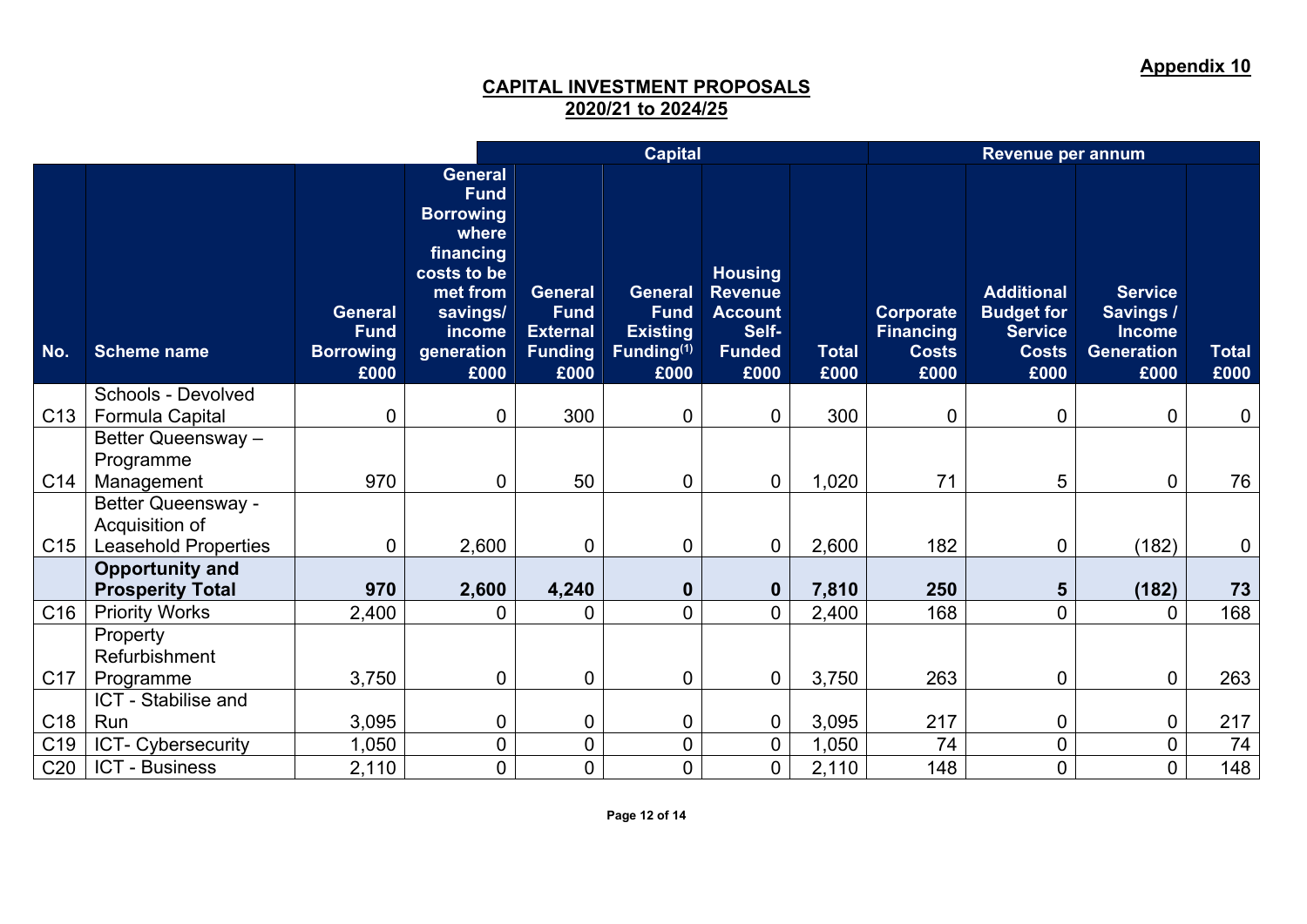|                 |                       |                                                           |                                                                                                                                                |                                                                     | <b>Capital</b>                                                                     |                                                                                      |                      |                                                       |                                                                                  |                                                                           |                      |
|-----------------|-----------------------|-----------------------------------------------------------|------------------------------------------------------------------------------------------------------------------------------------------------|---------------------------------------------------------------------|------------------------------------------------------------------------------------|--------------------------------------------------------------------------------------|----------------------|-------------------------------------------------------|----------------------------------------------------------------------------------|---------------------------------------------------------------------------|----------------------|
| No.             | Scheme name           | <b>General</b><br><b>Fund</b><br><b>Borrowing</b><br>£000 | <b>General</b><br><b>Fund</b><br><b>Borrowing</b><br>where<br>financing<br>costs to be<br>met from<br>savings/<br>income<br>generation<br>£000 | General<br><b>Fund</b><br><b>External</b><br><b>Funding</b><br>£000 | <b>General</b><br><b>Fund</b><br><b>Existing</b><br>Funding <sup>(1)</sup><br>£000 | <b>Housing</b><br><b>Revenue</b><br><b>Account</b><br>Self-<br><b>Funded</b><br>£000 | <b>Total</b><br>£000 | Corporate<br><b>Financing</b><br><b>Costs</b><br>£000 | <b>Additional</b><br><b>Budget for</b><br><b>Service</b><br><b>Costs</b><br>£000 | <b>Service</b><br>Savings /<br><b>Income</b><br><b>Generation</b><br>£000 | <b>Total</b><br>£000 |
|                 | Enablement            |                                                           |                                                                                                                                                |                                                                     |                                                                                    |                                                                                      |                      |                                                       |                                                                                  |                                                                           |                      |
|                 | <b>ICT - Business</b> |                                                           |                                                                                                                                                |                                                                     |                                                                                    |                                                                                      |                      |                                                       |                                                                                  |                                                                           |                      |
| C <sub>21</sub> | <b>Services</b>       | 660                                                       | 0                                                                                                                                              |                                                                     |                                                                                    | 0                                                                                    | 660                  | 46                                                    | 0                                                                                | $\mathbf 0$                                                               | 46                   |
| C <sub>22</sub> | Kiosks in Libraries   | 100                                                       | 0                                                                                                                                              |                                                                     |                                                                                    |                                                                                      | 100                  |                                                       | 0                                                                                |                                                                           | $\overline{7}$       |
|                 | <b>Enabling Total</b> | 13,165                                                    | $\bf{0}$                                                                                                                                       |                                                                     | 0                                                                                  | $\mathbf{0}$                                                                         | 13,165               | 922                                                   | 0                                                                                | 0                                                                         | 922                  |
|                 | <b>Overall Total</b>  | 24,170                                                    | 2,600                                                                                                                                          | 4,240                                                               | 9,500                                                                              | 6,600                                                                                | 47,110               | 1,874                                                 | 5                                                                                | (182)                                                                     | 1,697                |

Note 1- Capital receipts or revenue contributions to capital including from earmarked reserves

Note 2 – Unless shown as additional budget for service costs above, the running costs of these schemes will be met from existing budgets